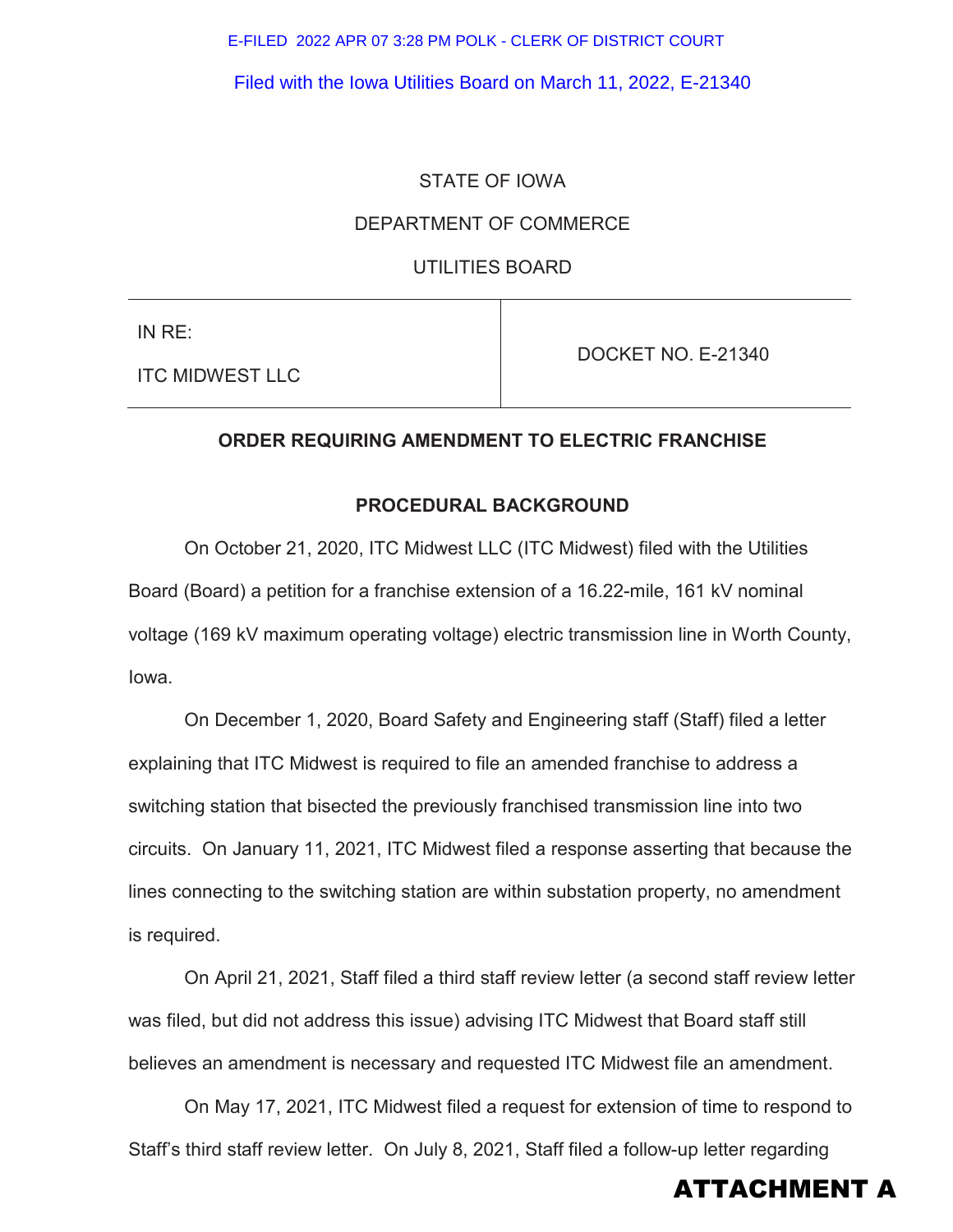# DOCKET NO. E-21340 PAGE 2 Filed with the Iowa Utilities Board on March 11, 2022, E-21340 E-FILED 2022 APR 07 3:28 PM POLK - CLERK OF DISTRICT COURT

ITC Midwest's response to the third staff review letter, allowing ITC Midwest additional time to respond. On July 20, 2021, ITC Midwest filed a response to the third staff review letter in which ITC Midwest reiterated that the substation taps are on substation property and are exempt from the franchise requirement. ITC Midwest also stated that if Staff disagreed, ITC Midwest would request a meeting with Staff to discuss this issue.

On November 22, 2021, the Board issued an order setting a technical conference for December 13, 2021. On December 9, 2021, ITC Midwest filed a request to reschedule the technical conference. On December 10, 2021, the Board issued an order rescheduling the technical conference for January 10, 2022. The technical conference was held as scheduled to discuss whether an amendment is required under Board rules.

On January 24, 2022, ITC Midwest filed comments to summarize its position regarding whether an amendment is needed in Docket No. E-21340.

#### **DISCUSSION**

During its review of the petition for an extension of the electric line franchise, Staff identified that the Barton Switching Station had been constructed, which bisected the original franchised transmission line into two circuits. Staff informed ITC Midwest that an amendment to the franchise is required because of the creation of two circuits that were previously franchised as one. ITC Midwest argues that an amendment is not required due to the substation taps from the two circuits being on property owned by ITC Midwest. The Board understands the position taken by ITC Midwest; however, the issue before the Board is not whether the switching station and taps are on electric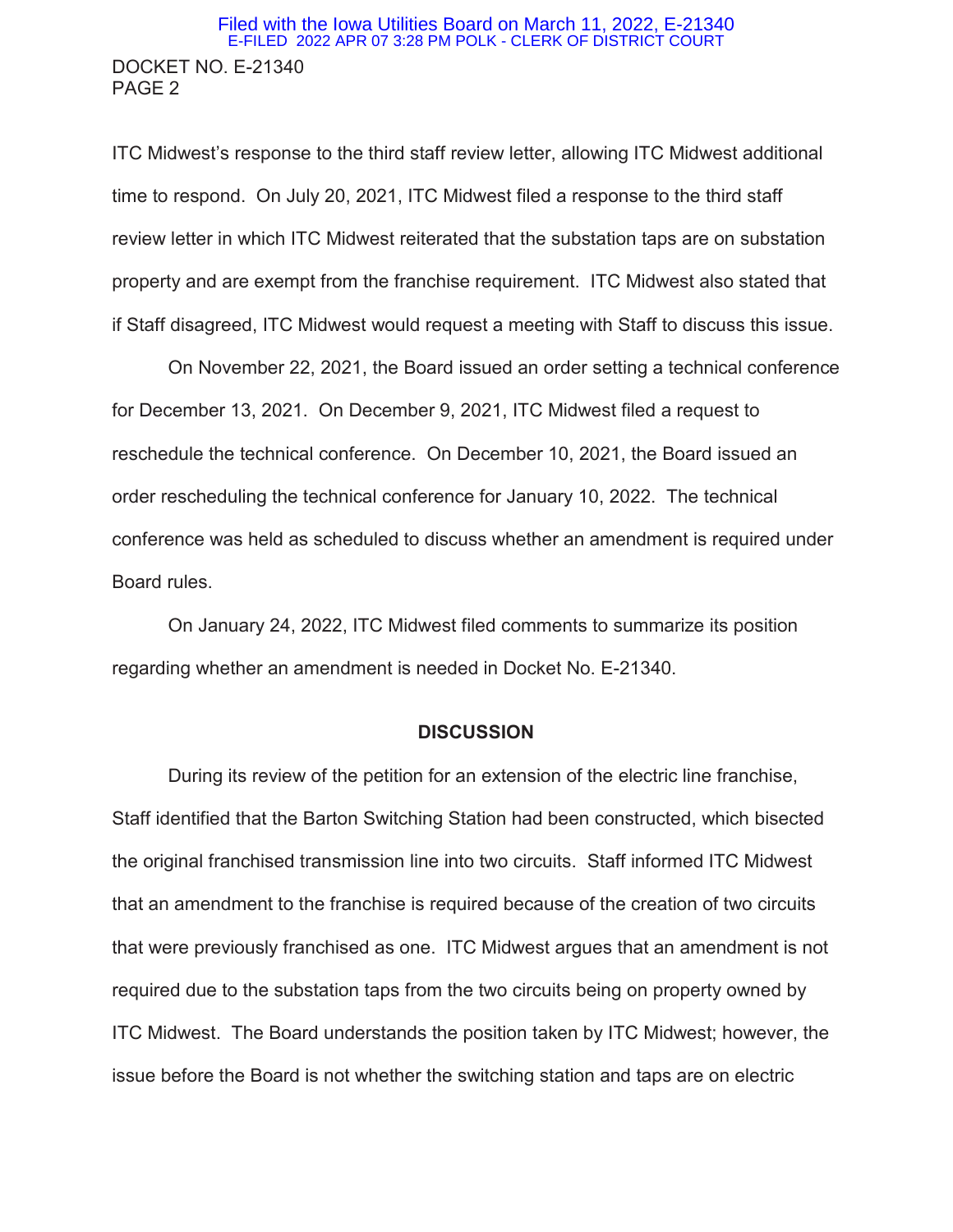## DOCKET NO. E-21340 PAGE 3 Filed with the Iowa Utilities Board on March 11, 2022, E-21340 E-FILED 2022 APR 07 3:28 PM POLK - CLERK OF DISTRICT COURT

company property, but whether the newly built switching station creates two circuits that require an amendment to the franchise.

Iowa Administrative Code (IAC) 199—11.6(1)(b) states that an amendment is required for construction of an additional circuit capable of operating at 69 kV or more. Board precedent established that the construction of a substation bisecting a line creates an additional circuit, which requires an amendment to the franchise. *See* "Order Denying Request for Hearing and Requiring Petitions for Amendment to Electric Franchises," Docket Nos. E-22290 and E-22323 (February 5, 2021). ITC Midwest has argued that in this case all work to create the additional circuit was completed on end user property, therefore 199 IAC 11.6(4) applies and an amendment is not required.

Subrule 11.6(4) provides that an amendment is not required for a voltage increase, additional circuit, or electric line relocation where such activity takes place entirely within the boundaries of an electric company or end user. If the Board were requiring an amendment just for the taps, the Board would agree that subrule 11.6(4) would not require an amendment. However in this instance, by bisecting the transmission line with a switching station, ITC Midwest created two lines where there was one line. That change in the configuration of the line requires an amendment.

While the switching station is on electric company property, the creation of two circuits from one circuit extends beyond electric company property. The Board is not requiring ITC Midwest to franchise the transmission line taps located on electric company property. As stated, the Board is requiring ITC Midwest to file an amendment to recognize the creation of two circuits from the one franchised line. The Board will